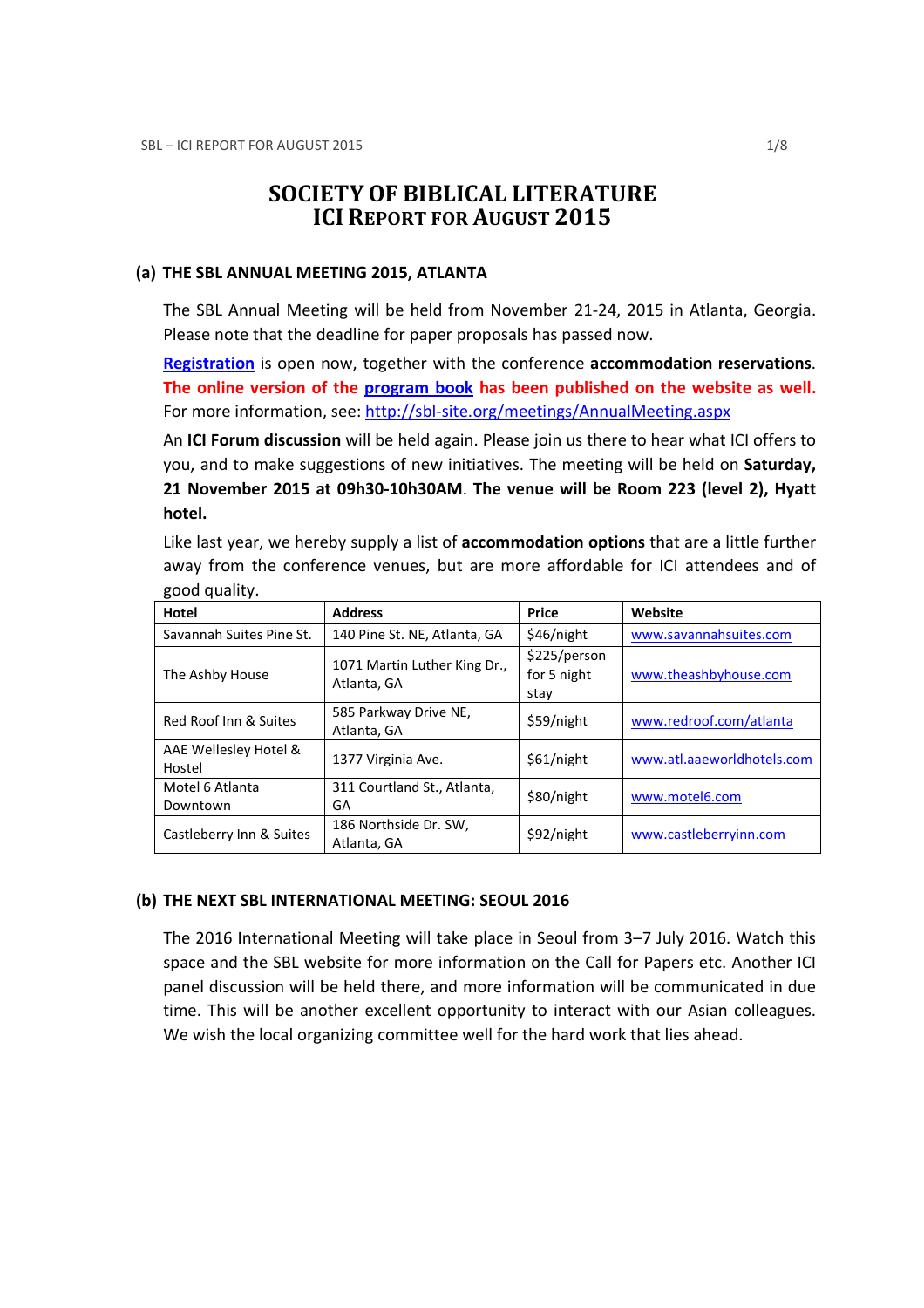## (c) PUBLICATION IN ANCIENT NEAR EAST MONOGRAPHS (ANEM) / MONOGRAFIAS SOBRE EL ANTIGUO CERCANO ORIENTE (MACO)

ANEM/MACO is a series that was established by the SBL at the request of the International Cooperation Initiative (ICI), and which is co-edited by Ehud Ben Zvi and Roxanna Flammini (with the assistance of Alan Lenzi and Juan Tebes). The series publishes volumes on the Ancient Near East (including ancient Israel) electronically and makes them freely available for download. (Paperback and hardback versions of the volumes are available too, for a reasonable price.) Any work published in ANEM/MACO is freely available in electronic version to anyone in perpetuity. To view the volumes published in the series, please go to http://www.sblsite.org/publications/Books\_ANEmonographs.aspx

The latest volume in ANEM/MACO is:

# Disembodied Souls: The Nefesh in Israel and Kindred Spirits in the Ancient Near East, with an Appendix on the Katumuwa Inscription

Authored by Richard Steiner

Biblical scholars have long claimed that the Israelites "could not conceive of a disembodied nefesh [soul]." In this book, Richard C. Steiner rejects that claim based on a broad spectrum of textual, linguistic, archaeological, and anthropological evidence spanning the millennia from prehistoric times to the present. The biblical evidence includes a prophecy of Ezekiel condemning women who pretend to trap the wandering souls of sleeping people—a prophecy that has been only partially understood until now because of the obscure technical terms that it contains. The extrabiblical evidence suggests that a belief in the existence of disembodied souls was part of the common religious heritage of the peoples of the ancient Near East.

To download the book for free, paste the following link into your browser: http://www.sbl-site.org/assets/pdfs/pubs/9781628370775\_OA.pdf

#### (d) PUBLICATION IN INTERNATIONAL VOICES IN BIBLICAL STUDIES (IVBS)

IVBS is a series that was established by the SBL at the request of the International Cooperation Initiative (ICI), and which is co-edited by Monica Melanchthon and Jione Havea. IVBS encourages in particular submissions from scholars in the present seven international regions for which it has editorial boards: Africa, Central and Eastern Europe, Latin America, Middle East-South Asia, Northeast Asia, Pacific, and Southeast Asia. Interregional collaborations are also welcome. IVBS publishes works in English and in any other language for which its editors can find qualified peer reviewers. Any work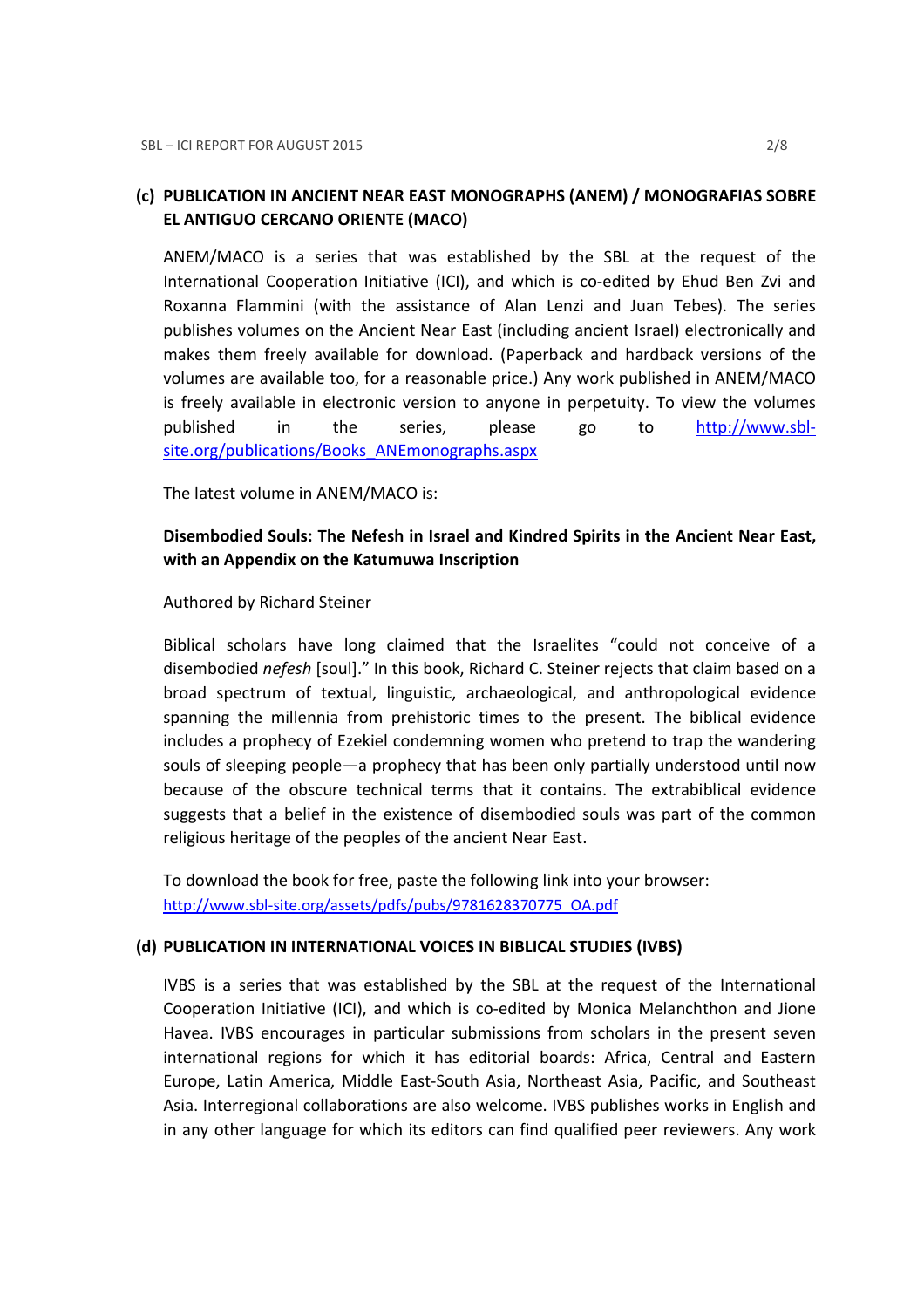published in IVBS is freely available to anyone in perpetuity. The series publishes work generally in the area of reception history and criticism. The scope is not limited to any particular biblical text or historical timeframe. The works will mainly be published in English and, wherever possible, also in primary languages of authors. For more information please go to http://ivbs.sbl-site.org/home.aspx. If you would consider publishing your work in this series, feel free to contact one of the two general editors, Monica Melanchthon or Jione Havea.

The latest volume in IVBS is:

### Migration and Diaspora: Exegetical Voices of Women in Northeast Asian Countries

Edited by Hisako Kinukawa

The third meeting of the Society of Asian Biblical Studies was held at Sabah in June 2012, addressing the theme of Migration and Diaspora. This book contains five essays written by women from Northeast Asian countries for this occasion. Three are on Hebrew Scriptures and two are on the Christian Testament. All writers used a cultural analysis of their own social locations, and literary, historical, and postcolonial criticism as their methods of reading the texts, even though they may not explicitly mention which criticisms are used.

To download the book for free, paste the following link into your browser: http://ivbs.sbl-site.org/uploads/IVBS%20PAPERS1.pdf

### (e) PUBLICATIONS: ONLINE BOOKS – NEW BOOKS ADDED

(For the full list, please go to http://www.sbl-site.org/publications/Books\_ICIbooks.aspx)

### The Shape and Shaping of the Book of Psalms: The Current State of Scholarship

deClaissé-Walford, Nancy L. The Shape and Shaping of the Book of Psalms: The Current State of Scholarship. Ancient Israel and Its Literature 20. Atlanta: SBL Press, 2014.

Drawing inspiration from Gerald H. Wilson's The Editing of the Hebrew Psalter, this volume explores questions of the formation of the Psalter from the perspective of canonical criticism. Though called "canonical criticism," the study actually employs a number of historically traditional and nontraditional approaches to reading the text including form criticism, historical criticism of individual psalms as well as of the whole Psalter, and redaction criticism.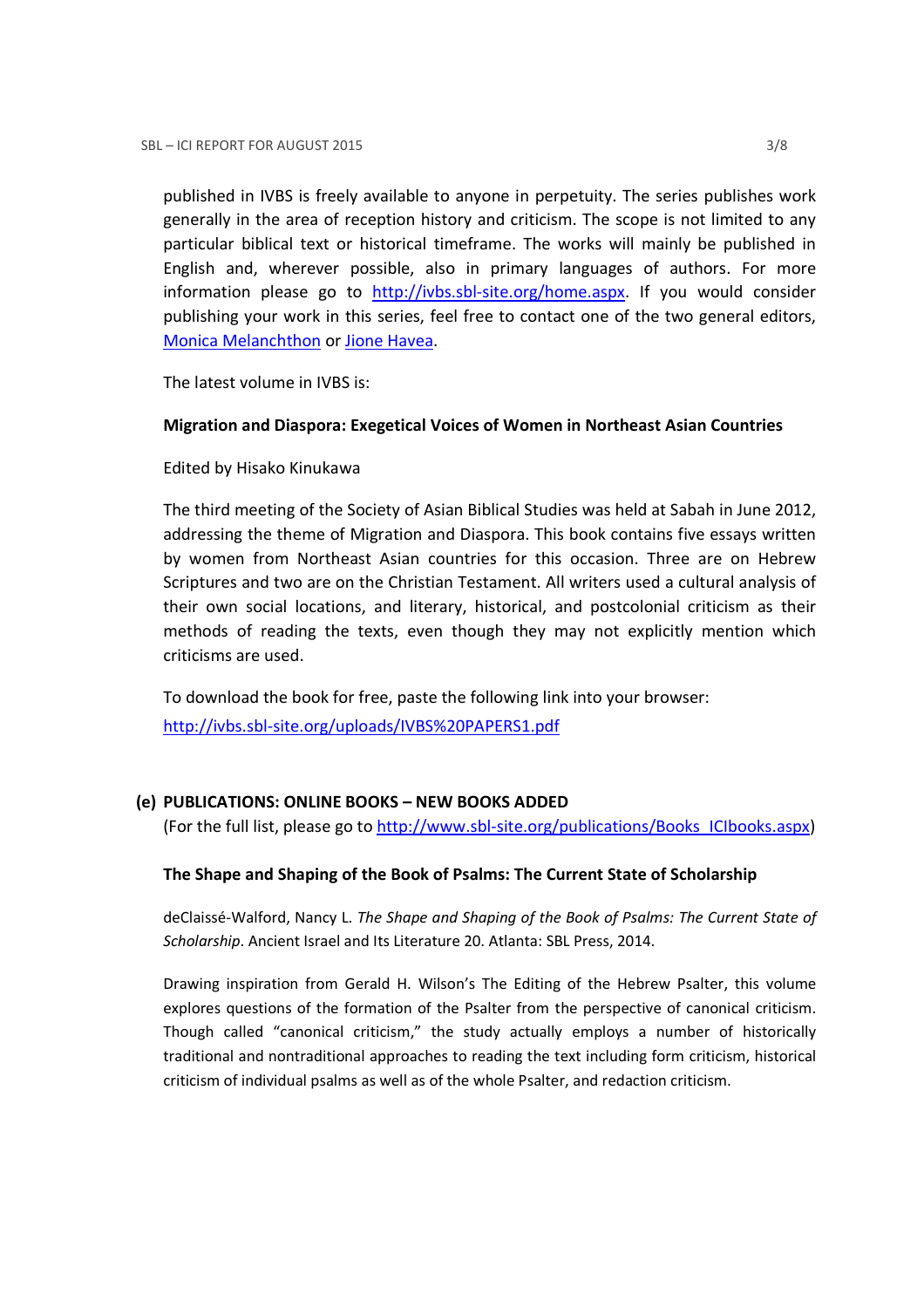#### Features:

- Exploration of collections of psalms, theological viewpoints, sovereignty, and the shape and shaping of Psalms
- Examination of the impact of canonical criticism on the study of the Psalter
- Sixteen essays from the Book of Psalms Consultation group and invited scholars

### Mark, Mutuality, and Mental Health: Encounters with Jesus

Mainwaring, Simon. Mark, Mutuality, and Mental Health: Encounters with Jesus. Semeia Studies 79. Atlanta: SBL Press, 2014.

Mainwaring explores the societal contexts of those who suffer poor mental health, and in particular the relational dynamics of how identity, agency, and dialogue are negotiated in personal encounters. This work seeks to serve as an experiment, such that interested readers might better understand the dynamics of relational power that pervade encounters with persons with poor mental health.

### Features:

- Foucauldian analysis of the relational dynamics of poor mental health used to re-imagine hegemonic relational dynamics
- Close readings of encounters between individual characters to evaluate how mutuality operates in those encounters
- Study of mutuality as it has emerged in mental health literature, feminist theologies, and theologies of disability

# Memory and Identity in Ancient Judaism and Early Christianity: A Conversation with Barry Schwartz

Thatcher, Tom, ed. Memory and Identity in Ancient Judaism and Early Christianity: A Conversation with Barry Schwartz. Semeia Studies 78. Atlanta: SBL Press, 2014.

In this collection scholars of biblical texts and rabbinics engage the work of Barry Schwartz, Professor Emeritus in the Department of Sociology at the University of Georgia. Schwartz provides an introductory essay on the study of collective memory. Articles that follow integrate his work into the study of early Jewish and Christian texts. The volume concludes with a response from Schwartz that continues this warm and fruitful dialogue between fields.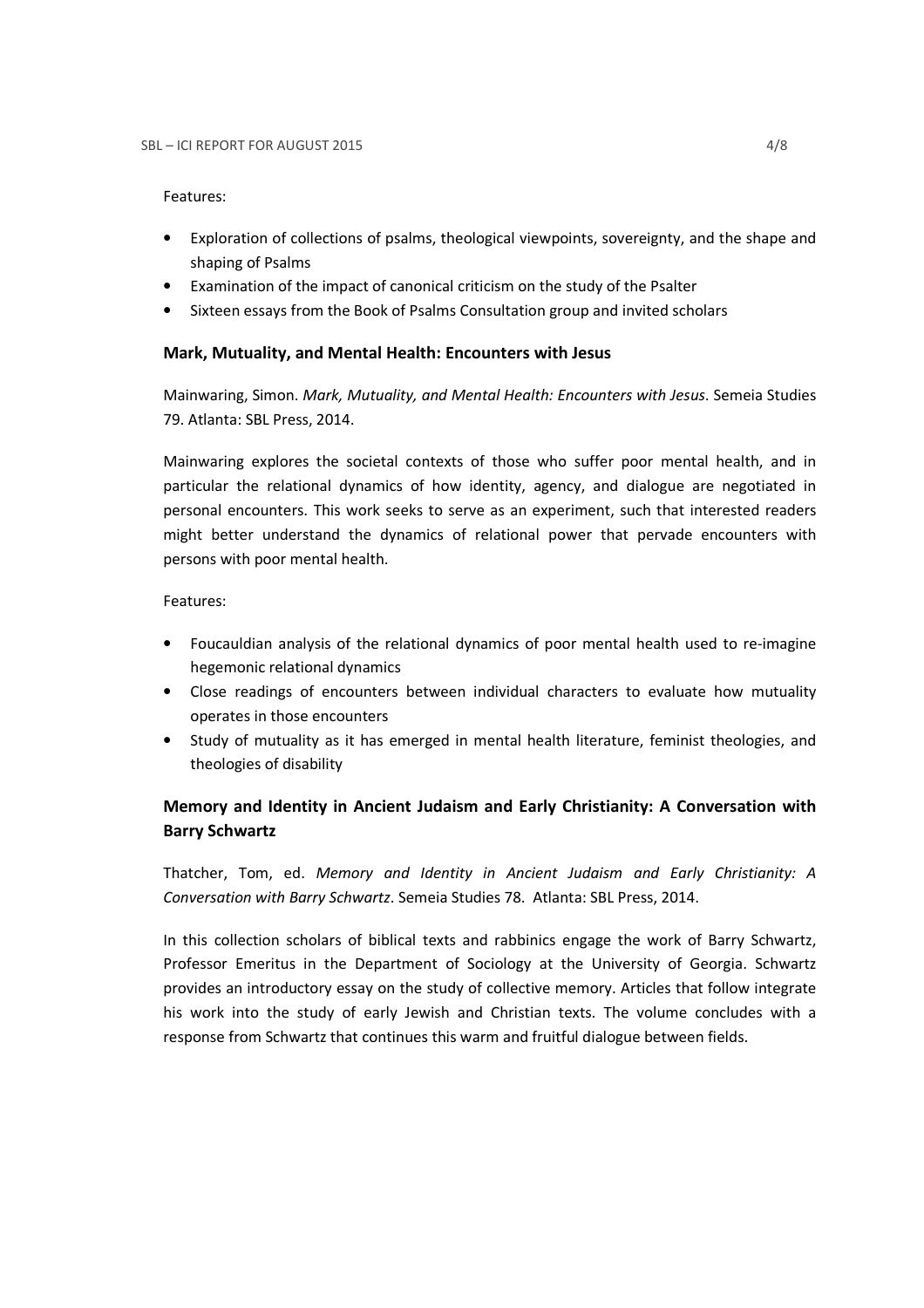### Features:

- Articles that integrate the study of collective memory and social psychology into religious studies
- Essays from Barry Schwartz
- Theories applied rather than left as abstract principles

### Nonnus of Nisibis, Commentary on the Gospel of Saint John

Thomson, Robert W. Nonnus of Nisibis, Commentary on the Gospel of Saint John. Writings from the Islamic World 1. Atlanta: SBL Press, 2014.

Robert W. Thomson translates this ninth-century commentary defending the miaphysite theological position of the Armenian church against the chalcedonian position of the Greek Byzantine church. Nonnus's exegesis of the gospel falls in the context of trends in Eastern Christian biblical exposition, primarily the Syrian tradition. Therefore, Thomson emphasizes the parallels in Syriac commentaries on the book of John, noting also earlier Greek writers whose works were influential in Syria. This book is essential reading for anyone interested in the Armenian church and church history.

Features:

- Introductory material on the text's history, manuscript traditions, and theological importance
- Translation of the Armenian text and commentary
- Bibliography covering the Armenian, Greek, Syriac, and Arabic texts as well as secondary sources

### (f) JOURNAL OF BIBLICAL LITERATURE (JBL) ARCHIVE

Take note that an archive with JBL articles from volume 122.1 of 2003 through volume 130.1 of 2011 is now available online to people accessing the SBL website from any ICI country. See http://www.sbl-site.org/publications/ICI\_JBLarchive.aspx. All articles in those volumes can be downloaded for free!

### (g) EVENTS

The SBL maintains a significant list of events taking place anywhere in the globe. For the full list please go to http://www.sbl-site.org/meetings/events.aspx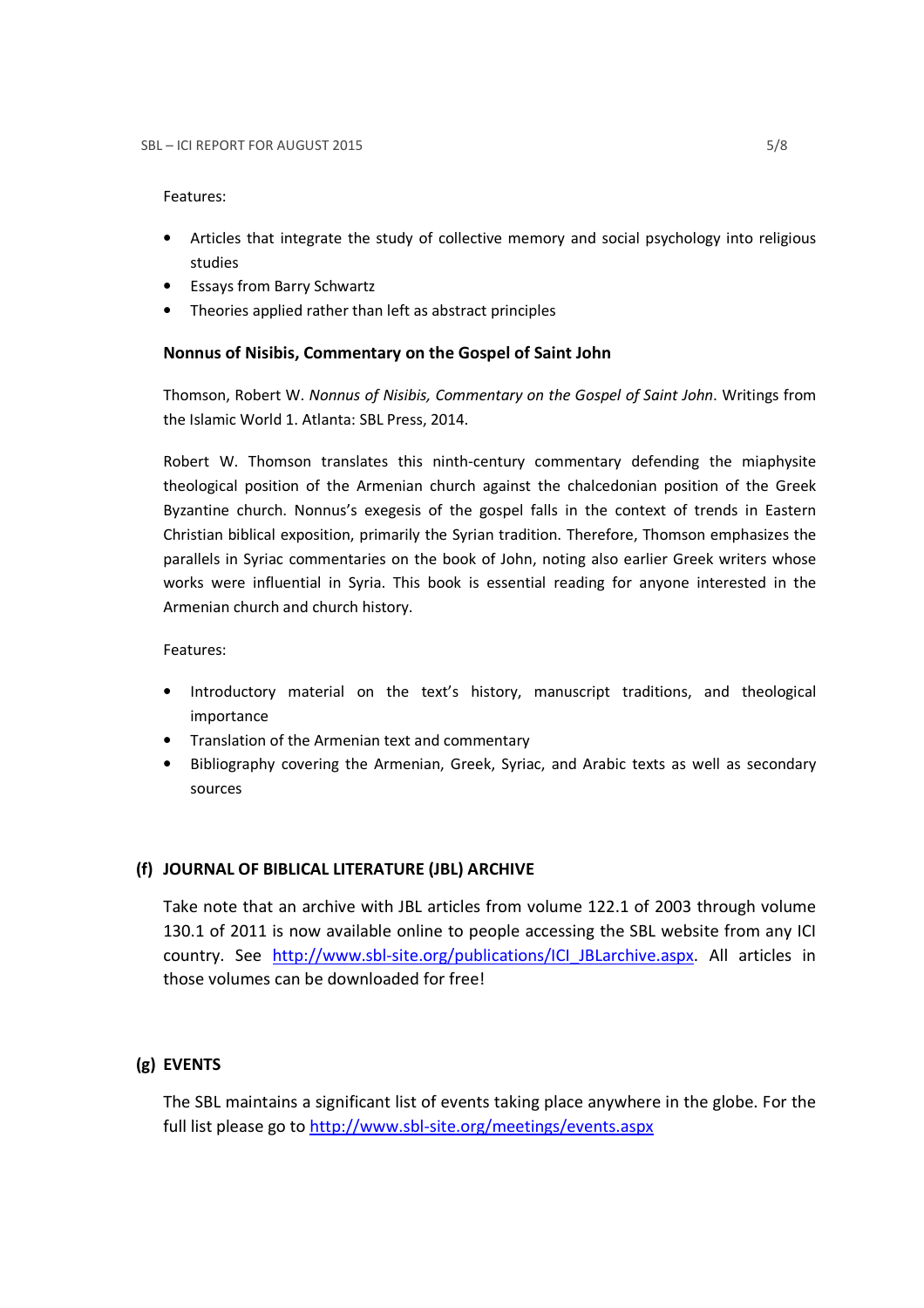A selection of events is listed below—mainly those taking place in ICI regions.

Please provide information on conferences in your region, including calls for papers, to Sharon Johnson at sharon.johnson@sbl-site.org.

#### September 2, 2015

### Sociedad Latinoamericana para las Ciencias Bíblicas (SOLACIB)

Wednesday, September 2 at 7:00 pm - Central American Theological Seminary, Room C-1 (Bolivar Avenue 30-42, Zone 3, Guatemala). Theme: An introduction to discourse analysis and its impact on the narratology of the Old Testament. Contact Prof. Abner B. Bartolo H. at ab beens@yahoo.es or solacib@yahoo.com for more information.

### September 11-13, 2015

### Oceania Biblical Studies Association

Conference will be held at Piula Theological College, Upolu, Samoa, in the beautiful South Pacific.

Email the Secretary for OBSA: Nasili Vaka'uta for more information.

#### September 24-28, 2015

### Society of Biblical Scholars (SBS) & Institute for Biblical Preaching (IBP) in Africa

(at St. Paul's University, Kenya) This year's SBS conference, and IBP seminar, organized by Hokma House—Centre for Biblical Research (Jos, Nigeria), will be hosted by St. Paul's University (Limuru, Kenya). Paper and panel proposals are invited on the interdisciplinary theme: 'Engaging Scripture, Transforming Culture: Exegesis, Criticism, Hermeneutics, and Theology'. How can biblical exegesis, criticism, hermeneutics and theology shape and contribute more meaningfully to our engagement of the scriptures, esp. in Africa? Presenters and panelists may focus on one or more of these four areas, but will need to be conversant with the history, development and current state of research in each area in order to be able to evaluate the current enterprise of biblical studies, esp. in Africa, and propose major ways forward for the discipline. The second part of the theme explores the role of exegesis, criticism, hermeneutics and theology in transforming culture. Papers outside the theme are welcome! SBS membership is not required to attend or participate in this year's meeting. New members are welcome to apply for membership.

Contact: Rev. Dr. Randee Ijatuyi-Morphé, Director, and Professor of Biblical Studies, ECWA Theological Seminary, Jos, Nigeria (hokmahouse@gmail.com; meetings@hokmahouse.org); Rev. Dr. K. Gatumu, Senior Lecturer, SBS/IBP Liaison at SPU (kgatumu@spu.ac.ke).

(For more information: www.hokmahouse.org).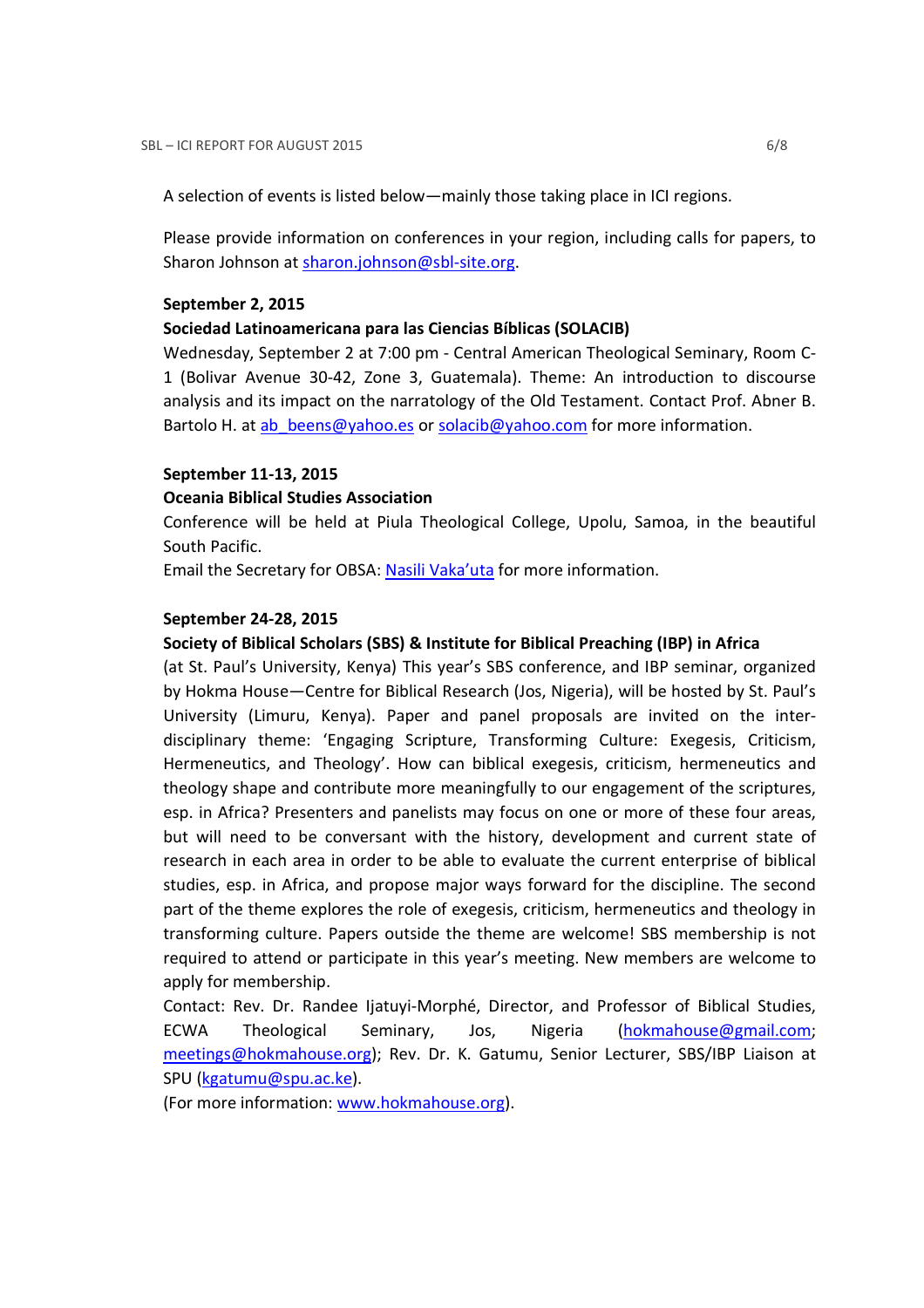### November 18-19, 2015

#### Bible, Empire, and Reception History

Columbia Theological Seminary will host a conference exploring the production and use of the Bible in various historical contexts of empire. It will consider the use of postcolonial criticism in interpreting biblical texts and its implications in modern contexts. The conference will consist of four sessions, each focusing on a particular geographical or historical set of contexts.

See more information here

November 21-24, 2015 2015 SBL Annual Meeting Atlanta, Georgia More information

#### December 20-23, 2015

#### Philosophical Investigation of the Hebrew Scriptures, Talmud and Midrash

The conference will take place in Jerusalem and will explore "The Questions of God's Perfection." The conference will explore whether understanding God as perfect being is appropriate as a basis for Jewish theology and for religious belief more generally, bringing together perspectives on this question from philosophers, theologians,scholars of Bible and scholars of rabbinic literature. Invited participants will be Oliver Crisp, James Diamond, Jerome Gellman, Lenn E. Goodman, Moshe Halbertal, Yoram Hazony, Brian Leftow, Berel Dov Lerner Alan Mittleman, David Shatz, Eleonore Stump, Alan Torrance, Shmuel Trigano, and Howard Wettstein. Scholars wishing to present papers at the conference should submit abstracts of 500-1,000 words together with a current CV to meiravj@herzlinstitute.org

Call for Papers

July 3-7, 2016 2016 SBL International Meeting Seoul, South Korea More information

#### September 4-9, 2016

## 2016 Meeting of the International Organization for the Study of the Old Testament (IOSOT)

For the first time in its more than 50-years history the IOSOT will convene on African soil in 2016. The triennial meeting will take place at the University of Stellenbosch, Western Cape, South Africa. Updates and more information will be posted on the official